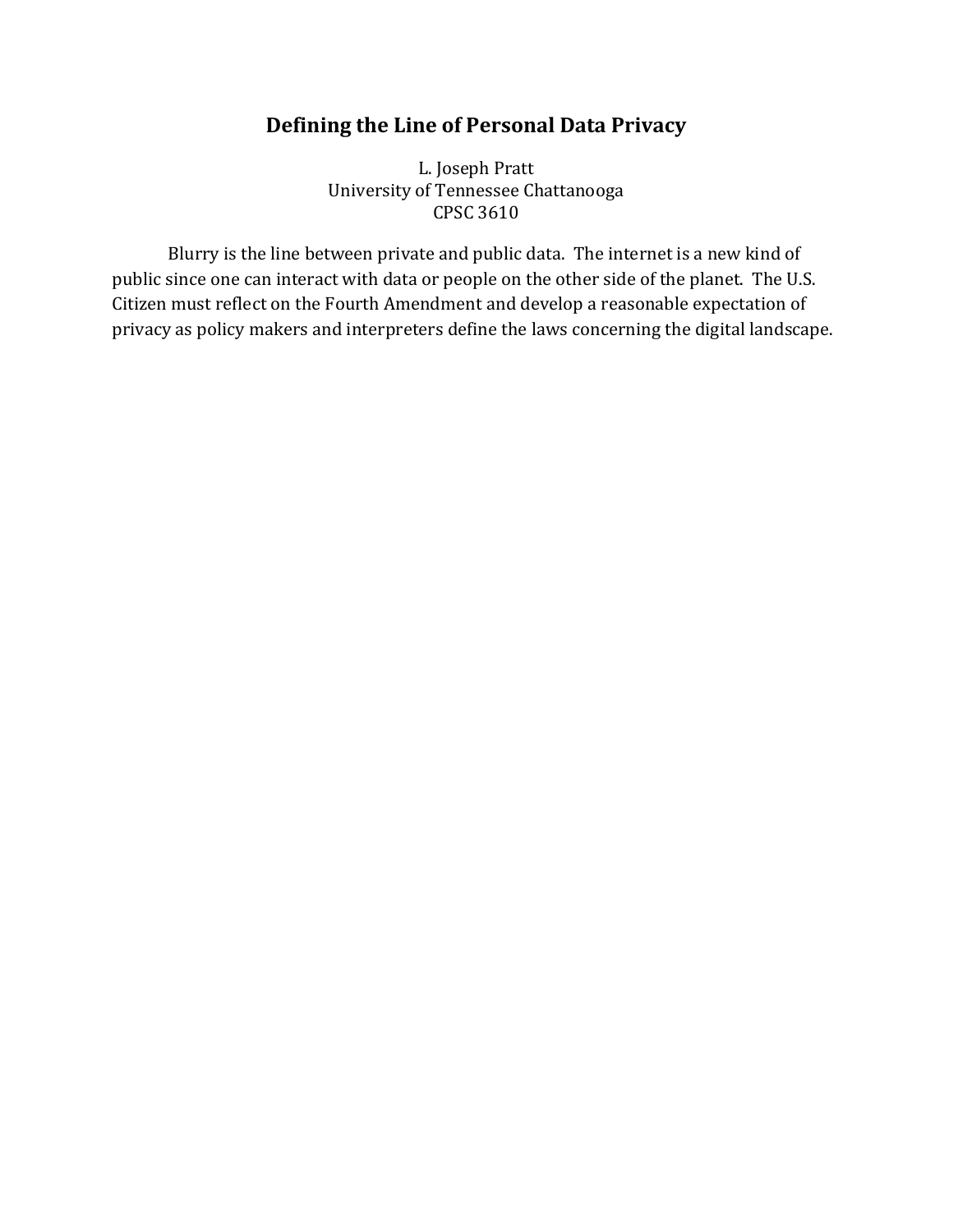#### **Introduction**

The digital age is fully upon us. The digital medium has fully integrated into the lives of most U.S. Citizens. Computers invisibly connected to other computers easily fit in our pocket. These small devices are blindingly faster than massive room-size computers considered cutting-edge not too many years ago. In a blink of an eye, we have caught up with what Science Fiction writers merely dreamed about a few decades ago.

Laws concerning the proper use of computers have been painfully slow to update. Coupled with a national crisis on 9/11, the government or any company with the funds to swing it has had unprecedented access into the lives of individuals throughout this country, both citizen and non-citizen [1].

Particularly in light of the information revealed about the NSA's actions to tap into these mass computer networks, one must reevaluate the issue, even the necessity, of defining the line of personal data, who has access to it and how and when that data is accessed [2].

# **Privacy of a U.S. Citizen**

Like a footprint in the sand, or markings on a scrap of paper, each user of the internet, whether by phone, personal computer or tablet leaves his or her mark. Unlike a footprint in the snow that fills with flakes and disappears, the break-neck pace of computer advancement now allows one's digital footprint to linger indefinitely. Moreover, the rights of ownership of those bits are currently in an incompletely defined gray area. The user of the service may store personal data on a remote server owned by another company. Whose bits are they? The manipulator (the user) or the storer (the server owner)?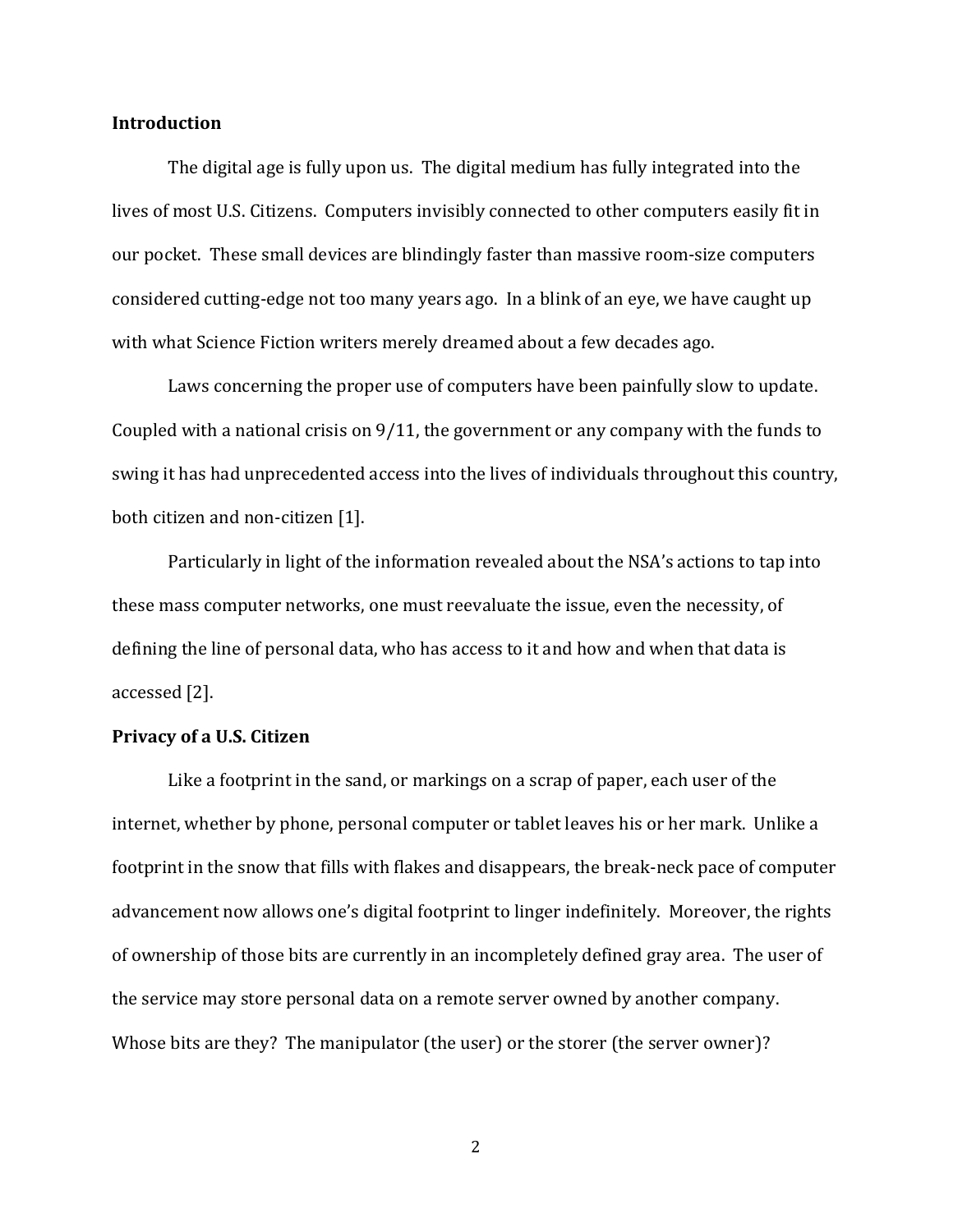Regardless of who owns them, however, it is clear that the information contained in the interpretation of those bits do indeed belong to the user.

The thrust of the Fourth Amendment is to protect the U.S. Citizen from unreasonable searches and seizures of his or her "persons, houses, papers, and effects [3]." Though written over 200 years ago, the U.S. Supreme Court has continually interpreted the Amendment to ensure that citizens' privacy is protected [4].

Originally, the roots of the Fourth Amendment come from the colonial days of America. British authorities made use of general warrants known as "writs of assistance" that essentially gave unlimited permission for custom agents and the like unimpeded access into the homes of the colonists. This allowed tax collectors to search and collect prohibited and uncustomed goods, regardless if they were truly such. The abuse of general warrants was a key precipitant that solidified sentiments in favor of the Revolutionary War [5].

In 1967, the U.S. Supreme Court further interpreted the Fourth Amendment to extend to personal privacy as well. In the case Katz v. United States, the Supreme Court ruled that it was unconstitutional for law enforcement to listen in on a conversation held in a phone booth. The court found that when a person enters a phone booth to hold a conversation, he has a reasonable expectation to privacy that the conversation will not be "broadcast to the world." [4] Therefore, even something intangible like an audible conversation is protected because of the *reasonable expectation of privacy*.

#### **Personal Data and "Paper and Effects"**

So, how does this relate to the digital footprint on the internet? When someone writes an email, leaves a voice message, or engages in a private online chat, that individual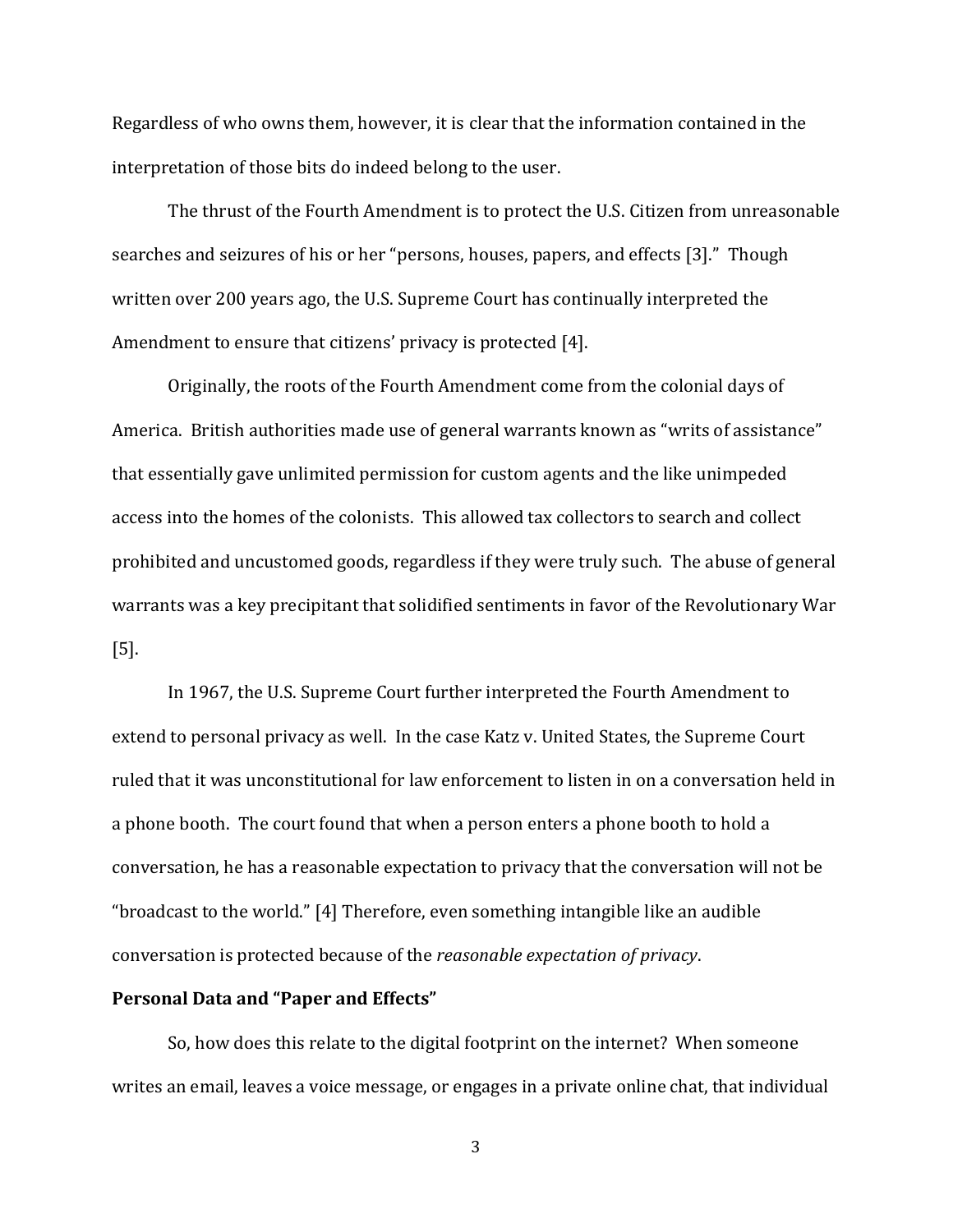has a reason to believe that these interactions will be kept private. Moreover, if a user performs a simple search on a popular web service, there is no apparent tie with the person performing the search. He or she provides no personal information tied to the service. The user has a reasonable expectation to privacy. However, this person's "papers and effects" no longer reside in his or her home or personal digital device. They have moved out into a kind of pseudo-public place that is even more difficult to define. More importantly, with the capabilities of analyzing large sets of data, what was once thought to be private data is now personally identifiable data [6].

### **A Different Kind of "Public"**

The internet is a revolutionary new kind of "public". Never before in human history has an individual been able to write information remotely and in real-time. A person can hold a small device in his or her lap and manipulate the physical state of a hard drive potentially thousands of miles away - nearly instantaneously. Someone can join a public chat room and interact with others with common interests while lying in bed.

Historically, sending written information was non-public. If a family member wanted to communicate with a loved one in some faraway place, he or she would need to pen a letter and send it. The information would physically move from one location to another. The receiver of the letter could then keep it or destroy it, and no one would be able to view it without his or her permission.

Even using a telephone, the voice signal that was transmitted electronically terminated in the earpiece of the phone at the other end of the connection. Without some recording device, the transmitted electronic signal would dissipate as sound waves into the air never to be heard again.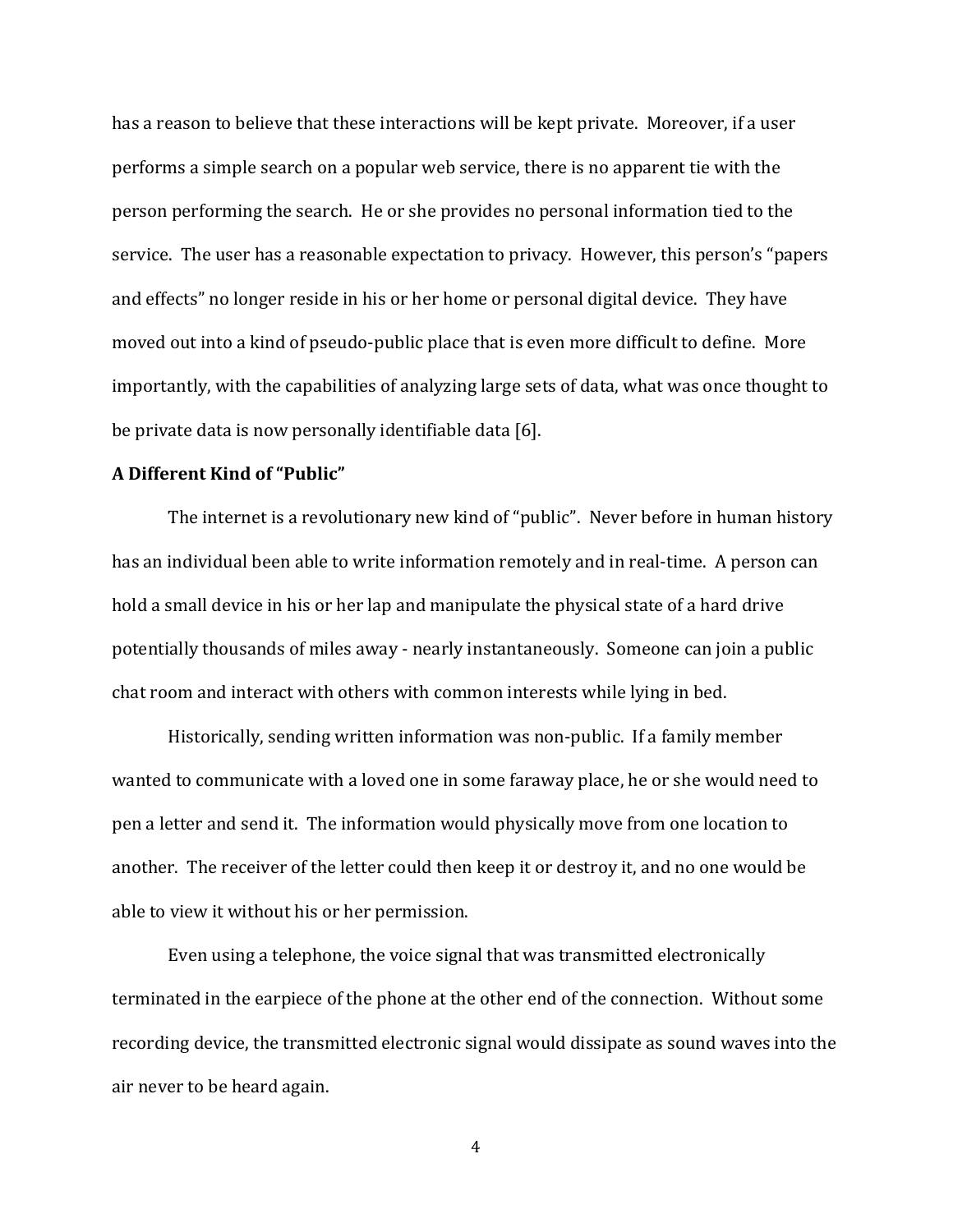Now, human interactions with one another and other digital mediums can potentially be preserved forever. Couple that with the "cloud" and now everything one does and says resides somewhere out "there" and he or she has no real control over who has access to the data.

#### **Shaping the Internet**

The spread of the internet is reminiscent of how the West was settled. Any rules guiding proper use of the virtual landscape are difficult to define, and approaching impossible to enforce. The potentially limitless nature of the internet feels, to many, as it probably felt to travelers moving across the Great Plains, open and wild – offering freedom and newness to anyone. However, in the case of the internet, the computer scientist (or anyone involved) can shape the landscape of the internet to fit whatever structural paradigm he or she wishes to impress upon it.

To avoid the mistakes of the lawlessness of the west, to protect the common user of the internet, privacy protocols should become standard. If a series of bits can be a number, or a word, or a CPU instruction, then so a bit or series of bits can identify data as private. With this, those shaping the internet can clearly define and potentially protect that which is "mine" and that which is "yours", with the proper controls in place.

# **Conclusion**

To preserve that which is essential to the identity of a U.S. Citizen, influential individuals such as prominent computer scientists, lawmakers, and thought-leaders should make strides to shape the future of digital privacy. Like a vector graphics line, those influential ones must clearly define the answer to "What is private data?" so no matter how closely one "zooms in," the line between that which is private and public is clearly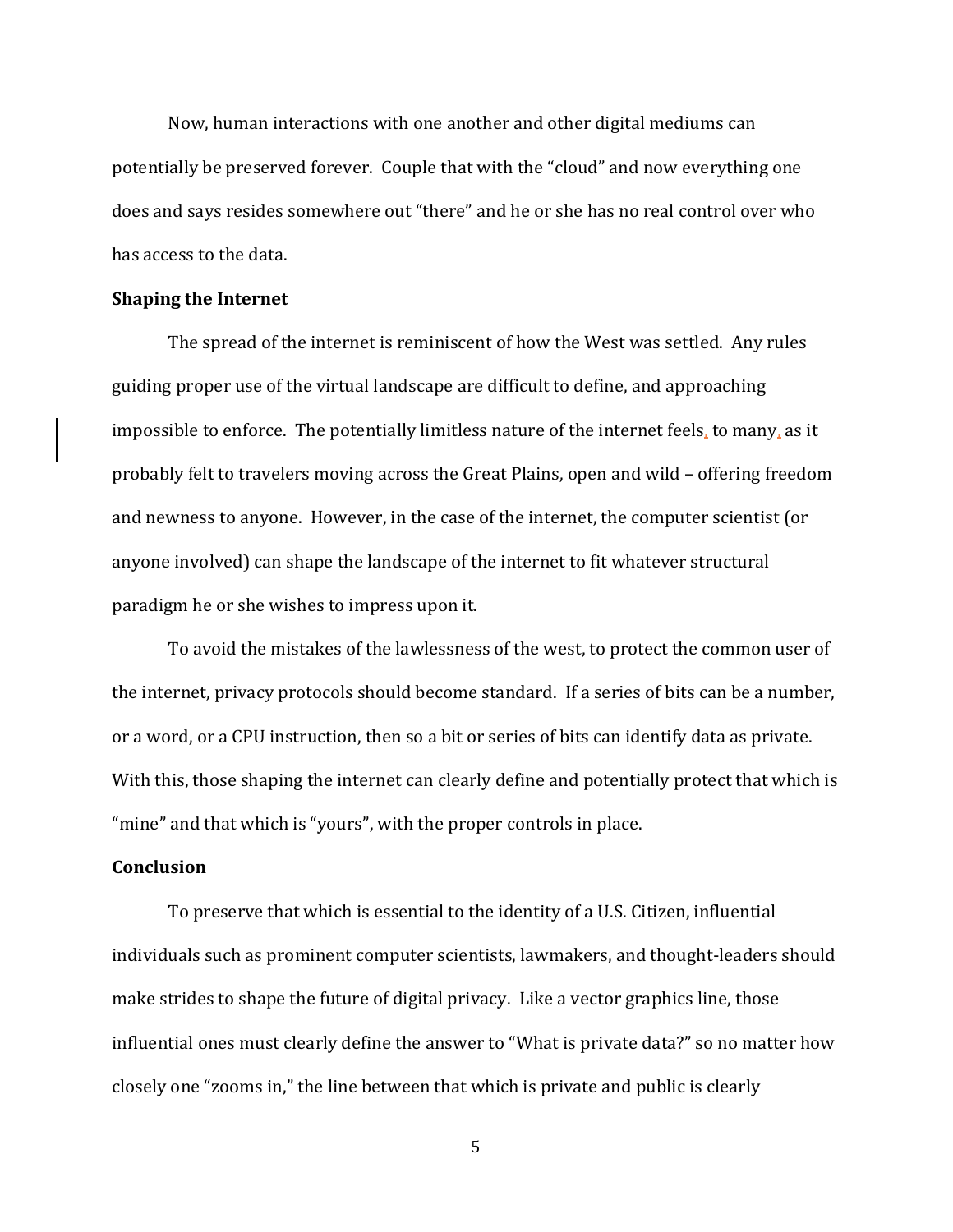distinguishable. With the line clearly defined, lawmakers and law enforcement agencies can properly define and use the "papers and effects" of this new age.